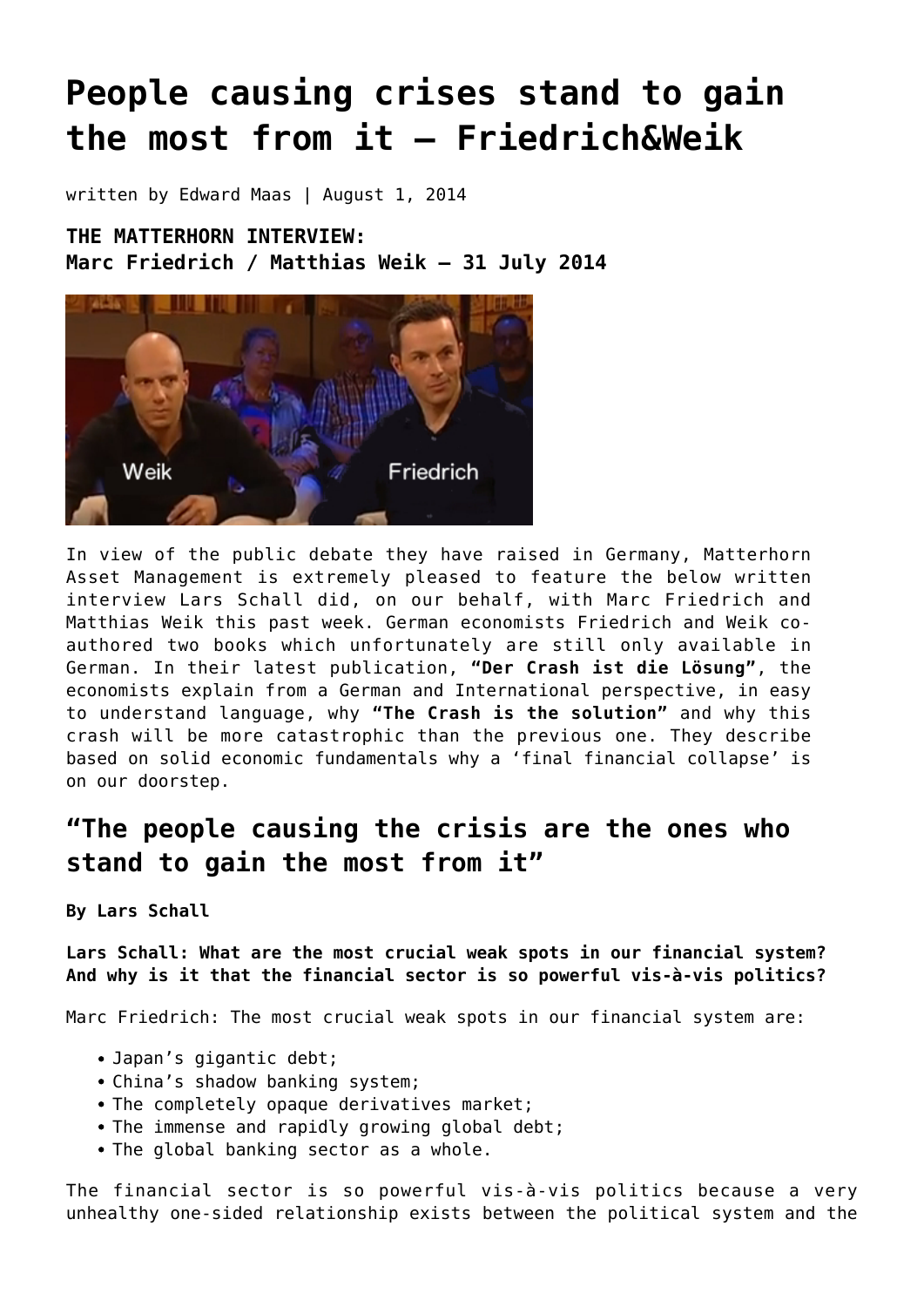financial industry. Let's take a closer look: How does a government fund itself? It collects taxes, and it sells government bonds. Who buys these government bonds for the most part? Banks and insurance companies! So who holds the reins here? It's the creditor, of course, who gives the commands and who says which laws can and cannot be passed against him. This is also the reason why nothing has changed since the crisis in 2008. The hand that gives is always above the hand that takes. Moreover, the financial industry has succeeded in establishing structures outside of the law and saturating itself with cheap money from the central banks. This has made them even bigger, more powerful and, most importantly, more systemically important, which has only increased their ability to coerce governments and citizens when the next crisis comes.

#### **LS: Why do you think the financial system won't survive?**

M&M: The financial system won't survive for several reasons: We've had a fiat money system in place since 1971 based on interest and compound interest. In other words, it grows exponentially. But exponential growth is mathematically impossible on our planet with limited resources and thus destined to fail. We have a monetary system based on debt, so our system constantly needs new debt in order to grow, i.e. new money is generated only through the issuance of credit. This means our financial system has a mathematically finite lifespan–and it expired in 2008. Added to this is bank money created from nothing. This enables all banks to create money out of nothing by lending money.

Let me explain this madness: Central banks and commercial banks can create nearly unlimited amounts of bank money from "nothing". This completely perverse system works this way every time a loan is granted by a bank. By creating money out of nothing, banks do something that is not only incredible but also makes every banker's heart beat faster with delight–it's what we call the 8th wonder of the world, in addition to the effect of compounding: Banks lend money that they themselves can create from "nothing". Since January 18, 2012, banks in Europe are only required to deposit a one percent minimum reserve of central bank money at the ECB as collateral. This means that for every euro deposited at the ECB, the bank can create 100 euros and lend this with interest and compound interest. The banks lend money created from "nothing" and charge interest for something that actually does not exist. It's brilliant! Banks make money without directly having to do anything for it. The interest that the customer has to pay ultimately means that more money is paid back than previously existed and was lent. In turn, the banks take this additional money and grant new loans. This automatically leads to more and more debt, which the banks must create out of nothing again, ad infinitum. This creates an unending circle, which, mathematically speaking, must eventually collapse.

The only way to keep the present financial system alive is to ban math and thus overturn the laws of nature.

**LS: In order to understand your thesis that the crash will be the solution, one needs to understand the following, namely that the same people who caused the ongoing financial crisis are the real winners of it. Please elaborate on**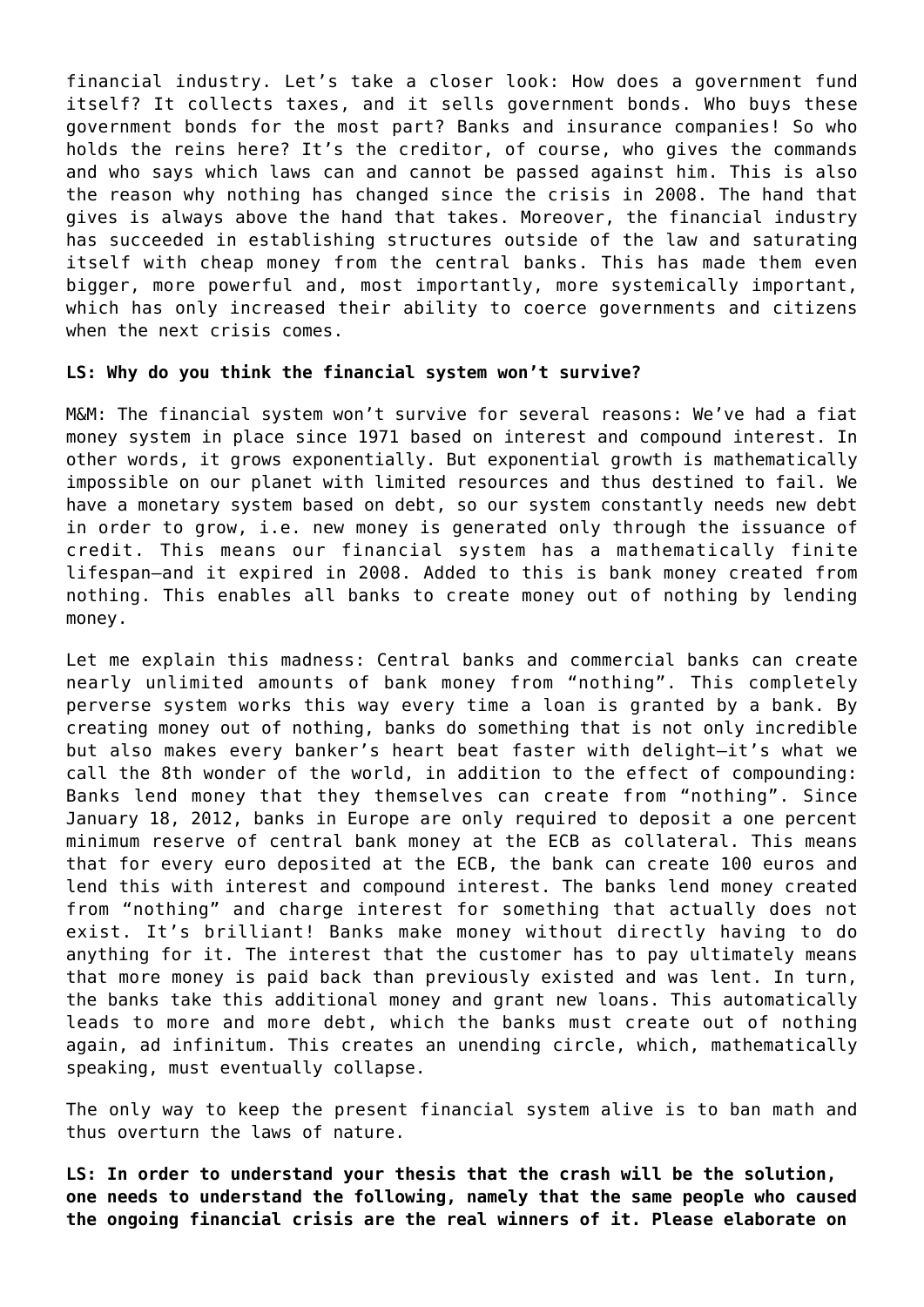#### **this, and please explain why you consider a crash as a chance?**

M&M: As perverse as it may sound, the people causing the crisis are the ones who stand to gain the most from it. We explain this in our book "The Crash Is the Solution" based on an overwhelming number of facts and sources.

Financial sector profits are back at record levels, stock markets are hitting all-time highs thanks to the flood of cheap money and huge bonuses are being paid out again. Yet, ever since the onset of the crisis, the political establishment, central banks and financial industry have only bought time at a very high price and, in doing so, more than anything else, have accelerated the process of maximizing economic damage at the expense of us citizens. No lessons were learned from the crisis and nothing has changed. What happened to all the big promises that were announced? What about Basel III, the financial transaction tax, reining in the banks, etc.? The financial lobby succeeded in axing, massively watering down or pushing all this off into the far-distant future.

Banks have swelled up again with cheap money from central banks so that they are now even bigger, more powerful and therefore more "systemically important" than before. But that's not all. They've also achieved something truly incredible: It is the only industry that is above the law and seems to always land softly despite constant systematic fraud, lies and manipulation.

Furthermore, there is no åsolution within the existing system. If there was one, the protagonists would have proudly announced it long ago. The profiteers of the system from the political and economic elite will do anything to preserve the status quo and let the masses pay for it. Aside from 90 percent of the population, the biggest loser is democracy.

#### **LS: Is the crisis we're seeing really a crisis of capitalism?**

M&M: What is capitalism? In capitalism, you would have let the forces do their work and the market would have taken care of itself. But this was not permitted. We no longer live in the age of capitalism: Banks are bailed out with taxpayers' money or even nationalized; central banks intervene in the markets and shareholders are expropriated. The real "capitalism" in place now uses means of communism to save itself. Just like in communism, only a small elite group benefits from this system. No crisis has been solved to date by printing money. What we are witnessing in Europe right now is neither in Europe's interest nor does it correspond to our understanding of democracy. Laws and treaties are broken at the highest level, and an already failed currency is desperately being clung to–at the expense of the people, and especially at the expense of Europe's youth. Money that needs to be rescued like the euro is not money at all. In our book we point out that the FED had intervened in the markets on 85 percent of all trading days since 2008. This is sick and often leads to the formation of bubbles, and ultimately to crises. With their disastrous policies, central banks create one bubble after another that often have to be absorbed by new, even larger bubbles. That's why the solution will be the final collapse.

What we currently have is a mixture of planned economy, statism, socialism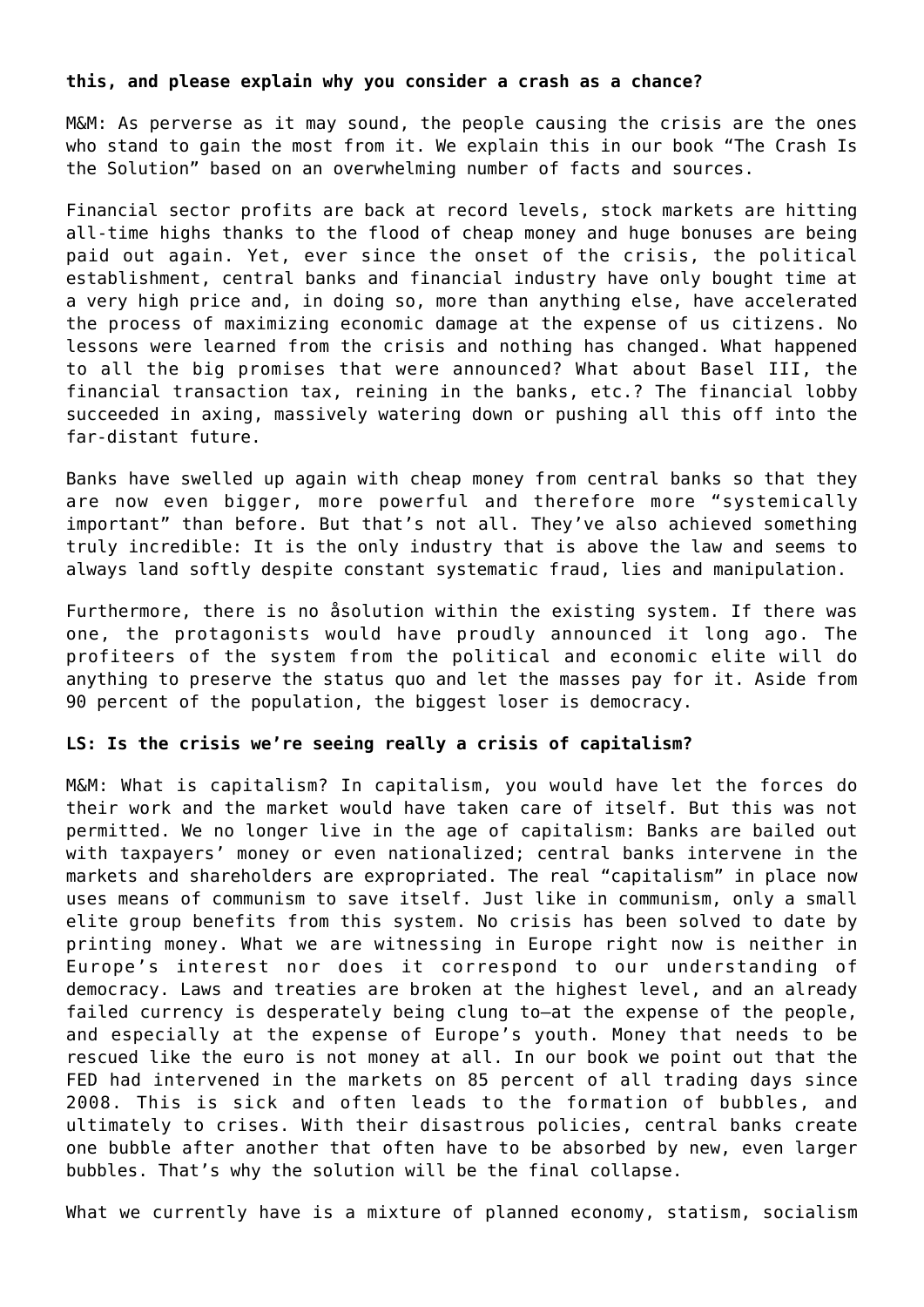and other nonsense. Everything but capitalism.

#### **LS: Is the crisis caused partially because of the way money gets created?**

M&M: Yes, absolutely! This is the underlying problem together with the unhealthy relationship between our elites in politics and the financial industry.

## **LS: Do you think in the future the process of how money gets created needs to be taught in schools and universities?**

M&M: Yes definitely, we also call for this in our latest book "The Crash Is the Solution– Why the Final Collapse Will Come and How to Save Your Assets.

" If people understood how our monetary and financial system works, then many people would likely not be so easily robbed of their savings by the financial industry. We all deal with money on a daily basis, but hardly anyone knows how our monetary system works. This needs to change. We need empowered citizens and responsible investors. Money, saving for retirement, and investments–these are all topics that must be taught as a subject in schools. This is also essential to break up the financial industry's current monopoly and to ensure more democracy and justice.

#### **LS: What do you see as possible triggers for a crash?**

M&M: There are any number of variables in the system that could cause it to collapse. Start with Japan's disastrous kamikaze policy and its horrendous debt, the extremely bloated shadow banking system in China or the credit bubble there; drastic political turmoil in the Middle East; the Ukraine conflict; a flash crash on the stock exchanges; a major bank that fails; the crash of the dollar or euro; the sovereign default of Greece, Italy or Spain; a bursting government bond bubble, or the real estate bubble popping in the UK. We are all so interconnected through globalization that if a bank, a country or a currency collapses it could create a disastrous domino effect that no one can escape. The fact is: It isn't a question of whether the crash will come, but when.

# **LS: Is your advice to get out of paper securities and go into tangible assets?**

M&M: We have been experiencing epochal change since 2008, and we are very clear in our advice: Get out of paper assets and into tangible assets! These have always done better in the past than paper assets, and they have the unbeatable advantage that they can never become completely worthless. Paper assets have the disadvantage that they are more or less transparent, are only on paper and can only serve you indirectly. In addition, many different parties (banks, brokers, insurance companies, the government, etc.) take their own share. Tangible assets on the other hand prevent this in part, and serve you directly and immediately.

Broad diversification of investments is essential. No more than a third of total assets should be invested in an asset class. For example, a third in real estate, a third in gold and a third in (cash) money. We recommend much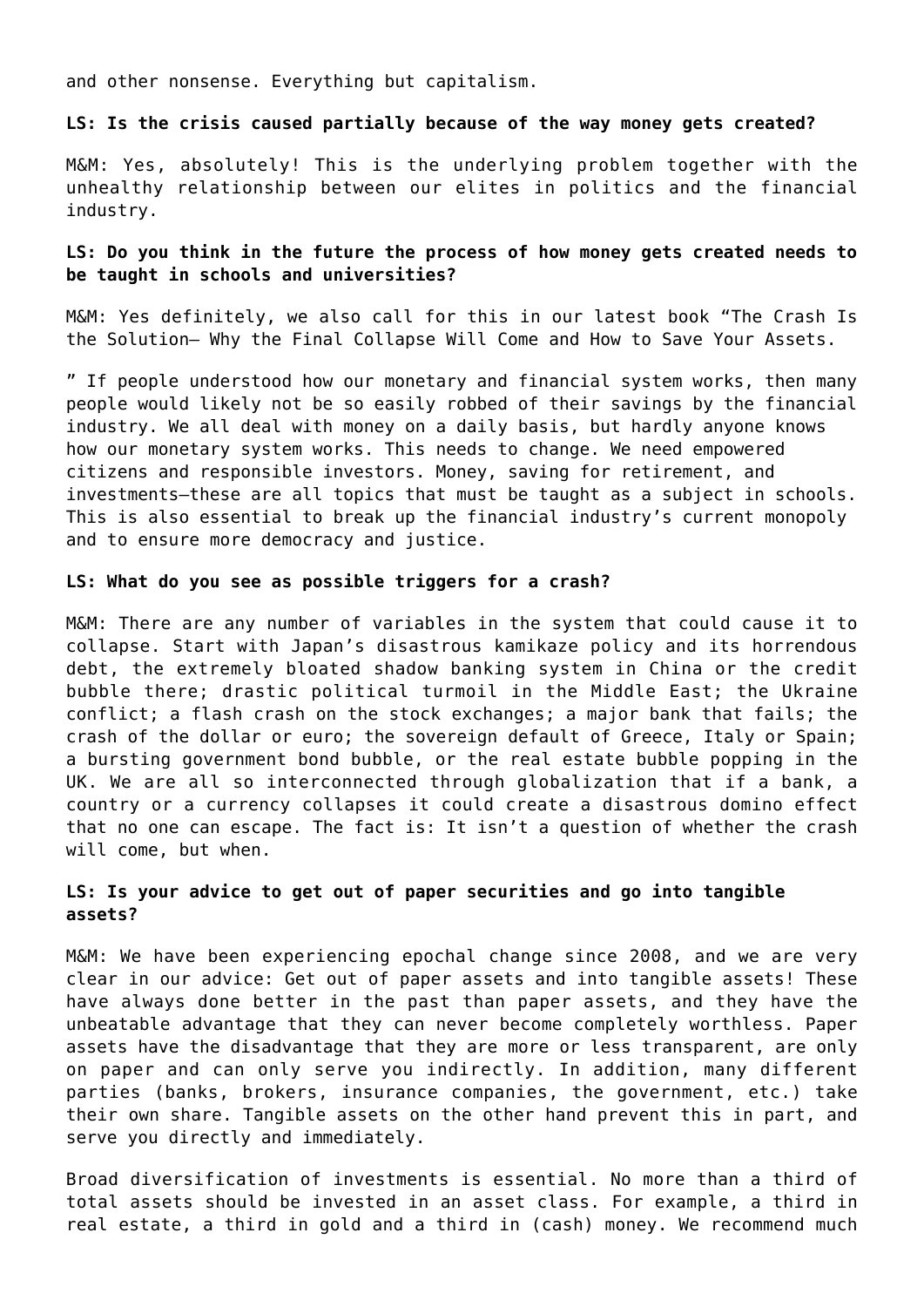broader diversification however, spread over ten or more different investments. This makes your asset situation much more stable, even if one of your main assets should fail. And they will fall, be taxed or at worst even be expropriated.

#### **LS: What do you think about gold and silver in that regard?**

M&M: In uncertain times like these, physically possessing the two classic "money metals" gold and silver is essential as "life insurance" to protect your assets against crises, economic and social turmoil, and inflation. This gives you two time-tested and globally accepted tangible assets to protect your wealth. With silver you can also protect yourself against a possible prohibition on gold, which, for instance, has been practiced in the past in the United States, Russia and China. And due to the lower purchase price of silver coins, silver is more suitable than gold in an emergency to meet daily needs such as purchasing food and household items.

As a general rule: Always rely on the "old" precious metals–gold and silver. In physical form, that is. But it's important here to buy in several installments! You can still take your wealth out of the system completely legally and anonymously with gold and silver. This is something that should be done and taken advantage of.

Gold and silver have survived all crises and have never become worthless for thousands of years. What did Jesus get as a gift from the three kings to honor his birth? Myrrh, frankincense, and… U.S. government bonds! No, of course not. It was gold.

We do not recommend other precious metals such as palladium, etc. The risks and uncertainties are much greater here. It remains to be seen how the price of gold and silver will continue to develop. We currently are not seeing real prices, especially in the case of gold where the political establishment has deliberately manipulated and depressed prices in the past. Gold of all things was not allowed to be too expensive!

Avoid debt, and definitely do not buy what is often totally overpriced real estate with borrowed money.

In view of the current situation, having a certain amount of cash on hand is not a bad idea. Whether you hide it under the mattress or keep it in a safe deposit box is your decision.

Ever since the bank accounts of depositors in Cyprus got a major shave to bail out the banks there, we know: Money belongs everywhere, just not in an account. Something essential that everyone should know: The money in your bank account doesn't belong to you, but the bank! It's not yours until you physically withdraw it. By depositing money at the bank, which is up to the roof in debt, you are providing a loan at extremely favorable conditions to the bank with no real underlying security. On the other hand, when the bank gives you a loan to purchase a home for example, it puts a lien on the property to secure the loan.

**LS: You perceive a crash as an opportunity. Why so?**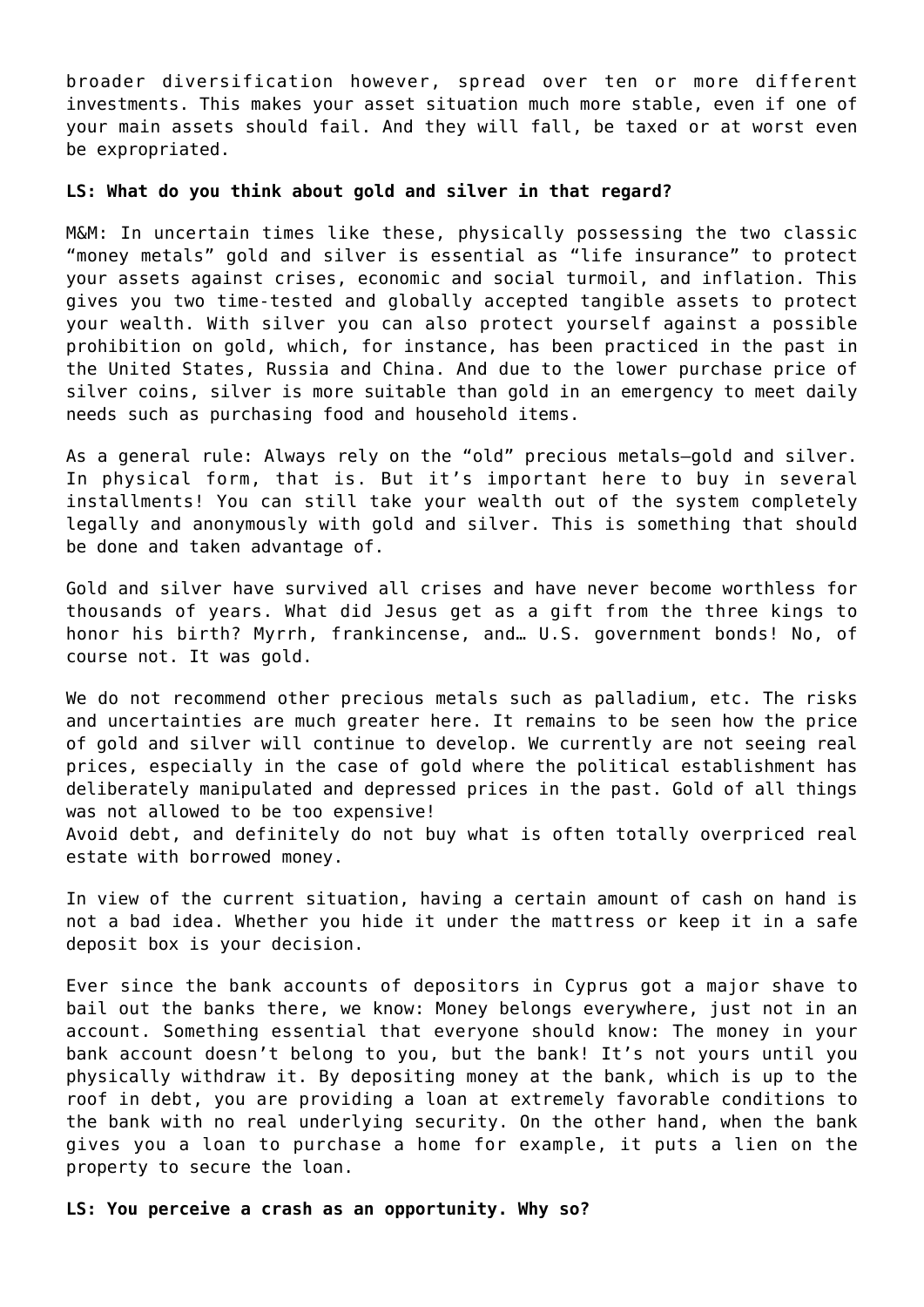M&M: There is an opportunity in every crisis. We currently have the biggest economic crisis in modern times, so we also have the biggest opportunity. If we succeed in seizing this opportunity, we can enter into a golden age of humanity. However, in order to do this we must solve the problem of "elite" and fundamentally change many things–both socially and economically, the human factor being the more important one. We deal with this in our book, which is extremely unusual for nonfiction. We talk about humility, respect, love, trust and other catchwords.

It is said that people learn from failure. Apparently the crash of 2008, whose aftershocks we are still feeling today, was not big enough. The facts, unfortunately, tell us that nothing has changed. The past, unfortunately, also shows us that the protagonists won't be forced to make the necessary changes until after a catastrophic event. It's always been like this, and so it will probably be the same this time, too. But the collateral damage will be enormous. One dramatic example of this is the "energy transition" in Germany–whether it is good or bad is beside the point. Nevertheless, it took a catastrophe in Japan to happen before the energy transition was possible in Germany. Apparently, our financial system will need to collapse first before people realize that we must implement a new financial system that serves all people and not just a small percentage of the population.

# **LS: Would you agree that we would need a competition of different forms of money in order to overcome the monoculture that we are witnessing in the monetary sphere?**

M&M: This could be a sensible approach, but the currencies should be secured and not unsecured like our current money. Only time will tell whether different forms of money in order to overcome the monoculture is on the right path. The fact is: We definitely need a different and new monetary system!

#### **LS: Who will be the winners and the losers of a crash?**

M&M: There will only be losers, because we will all lose something. However, those who hold paper assets will lose substantially more than those who own property. Owners of government bonds, annuities, life insurance policies and accounts will be the big losers in the event of a crash–this was always the case in the past, and will also be so in the future. It's only a matter of time until the mother of all bubbles–the government bond bubble–bursts, because we cannot pay off debt with debt forever. This is why we are very clear in our advice: Get out of paper and into tangible assets.

## **LS: Marc and Matthias. Much appreciate your time for this interview.**

*Marc Friedrich studied international business administration and has focused intensely on the economy and financial markets. During a job assignment in Argentina, he witnessed a sovereign default first hand in 2001 and its devastating consequences. Marc Friedrich gained valuable work experience in the UK, Switzerland and the US.*

*Matthias Weik studied international business in Australia where he completed his degree. He has dealt with the global economy and its financial markets for over a decade. Matthias Weik earned his MBA as part of a work-study*